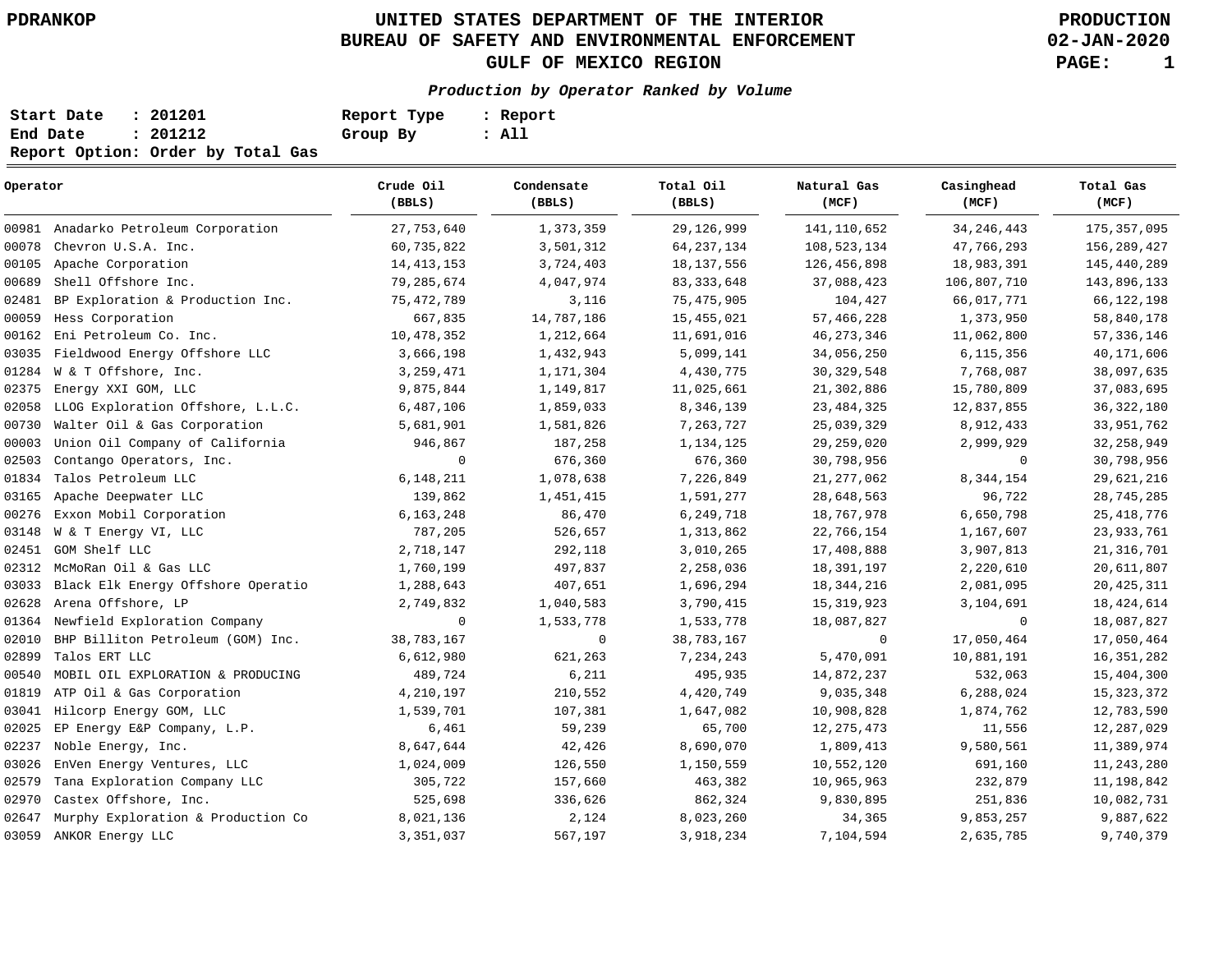# **UNITED STATES DEPARTMENT OF THE INTERIOR PDRANKOP PRODUCTION BUREAU OF SAFETY AND ENVIRONMENTAL ENFORCEMENT GULF OF MEXICO REGION PAGE: 2**

**02-JAN-2020**

## **Production by Operator Ranked by Volume**

| Start Date | : 201201                          | Report Type | : Report |
|------------|-----------------------------------|-------------|----------|
| End Date   | : 201212                          | Group By    | : All    |
|            | Report Option: Order by Total Gas |             |          |

| Operator |                                          | Crude Oil<br>(BBLS) | Condensate<br>(BBLS) | Total Oil<br>(BBLS) | Natural Gas<br>(MCF) | Casinghead<br>(MCF) | Total Gas<br>(MCF) |
|----------|------------------------------------------|---------------------|----------------------|---------------------|----------------------|---------------------|--------------------|
|          | 01978 Helis Oil & Gas Company, L.L.C.    | $\mathbf 0$         | 377,903              | 377,903             | 9,493,201            | $\mathbf 0$         | 9,493,201          |
| 02117    | Shell Gulf of Mexico Inc.                | 3,676,042           | $\mathbf 0$          | 3,676,042           | $\mathbf 0$          | 8,971,084           | 8,971,084          |
| 00687    | CNOOC Petroleum U.S.A. Inc.              | 1,694,087           | 133,084              | 1,827,171           | 6,748,632            | 1,696,481           | 8, 445, 113        |
| 02266    | EPL Oil & Gas, LLC                       | 2,270,945           | 468,802              | 2,739,747           | 3,934,499            | 4,067,673           | 8,002,172          |
| 02815    | Deep Gulf Energy LP                      | 1,509,347           | 0                    | 1,509,347           | 5, 225, 335          | 2,331,465           | 7,556,800          |
| 03075    | Hall-Houston Exploration III, L.P.       | $\mathbf 0$         | 48,432               | 48,432              | 7,429,222            | $\mathbf 0$         | 7,429,222          |
| 02806    | Marubeni Oil & Gas (USA) LLC             | 1,011,462           | 169,036              | 1,180,498           | 4,052,397            | 2,134,210           | 6,186,607          |
| 02893    | Hall-Houston Exploration II, L.P.        | $\mathbf 0$         | 7,342                | 7,342               | 5,806,380            | $\mathbf 0$         | 5,806,380          |
| 00724    | Marathon Oil Company                     | 5,494,568           | 0                    | 5,494,568           | $\mathbf 0$          | 5,677,214           | 5,677,214          |
| 02477    | Tarpon Operating & Development, L.       | 316,204             | 66,946               | 383,150             | 5,330,151            | 227,261             | 5,557,412          |
| 02967    | Peregrine Oil & Gas II, LLC              | 0                   | 680                  | 680                 | 4,822,755            | 0                   | 4,822,755          |
| 00362    | BHP Billiton Petroleum (Americas)        | $\mathbf{0}$        | 35,196               | 35,196              | 4,618,515            | $\mathbf 0$         | 4,618,515          |
| 02871    | Rooster Petroleum, LLC                   | 70,694              | 221,242              | 291,936             | 4,176,847            | 366,623             | 4,543,470          |
| 02513    | Petro Ventures, Inc.                     | 46,714              | 150,076              | 196,790             | 3,891,187            | 344,082             | 4,235,269          |
| 02777    | Peregrine Oil & Gas, LP                  | $\mathbf 0$         | 15,407               | 15,407              | 3,477,845            | 0                   | 3,477,845          |
| 02222    | PetroQuest Energy, L.L.C.                | 313,541             | 96,849               | 410,390             | 2,675,247            | 381,715             | 3,056,962          |
| 00064    | Hunt Oil Company                         | 38,303              | 47,554               | 85,857              | 2,797,604            | 99,770              | 2,897,374          |
| 02714    | Century Exploration New Orleans, L       | 304,631             | 35,965               | 340,596             | 2,725,679            | 153,797             | 2,879,476          |
| 00491    | EP Energy Management, L.L.C.             | 15,546              | 188,538              | 204,084             | 2,819,374            | 53,679              | 2,873,053          |
| 01207    | Petrobras America Inc.                   | 2, 223, 315         | 633,438              | 2,856,753           | 1,793,577            | 426,038             | 2,219,615          |
| 00056    | ConocoPhillips Company                   | 1,099,762           | $\mathsf{O}$         | 1,099,762           | 0                    | 2,133,610           | 2,133,610          |
| 01963    | Apex Oil & Gas, Inc.                     | 0                   | 6,264                | 6,264               | 1,964,676            | $\mathbf 0$         | 1,964,676          |
| 02813    | Royal Production Company, Inc.           | 5,354               | 6,465                | 11,819              | 1,784,473            | 11,765              | 1,796,238          |
| 02989    | PROBE RESOURCES US LTD.                  | 0                   | 5,841                | 5,841               | 1,709,973            | $\mathbf 0$         | 1,709,973          |
| 01586    | Petsec Energy Inc.                       | 0                   | 1,070                | 1,070               | 1,648,785            | 0                   | 1,648,785          |
| 02807    | Marlin Coastal, L.L.C.                   | 53,002              | 67,063               | 120,065             | 1,507,642            | 53,087              | 1,560,729          |
| 02957    | MC Offshore Petroleum, LLC               | 435,497             | 205                  | 435,702             | 343,507              | 572,533             | 916,040            |
| 02800    | Monforte Exploration L.L.C.              | 71,298              | 18,806               | 90,104              | 811,855              | 57,402              | 869,257            |
| 02672    | Medco Energi US LLC                      | 259,004             | 272                  | 259,276             | 712,726              | 145,013             | 857,739            |
| 03147    | EC Offshore Properties, Inc.             | 0                   | 9,104                | 9,104               | 816,668              | $\mathbf 0$         | 816,668            |
| 02747    | Matagorda Island Gas Operations, LL      | 0                   | 0                    | 0                   | 798,607              | $\mathbf 0$         | 798,607            |
| 01513    | Callon Petroleum Operating Company       | $\mathbf 0$         | $\mathbf 0$          | $\mathbf 0$         | 684,938              | $\Omega$            | 684,938            |
| 02795    | GoMex Energy Offshore, Ltd.              | 275,934             | 4,507                | 280,441             | 525,250              | 123,906             | 649,156            |
| 02865    | Fieldwood SD Offshore LLC                | 124,532             | $\mathbf 0$          | 124,532             | $\mathbf 0$          | 554,560             | 554,560            |
|          | 01986 Flextrend Development Company, L.L | 130,801             | 9,242                | 140,043             | 95,181               | 427,854             | 523,035            |